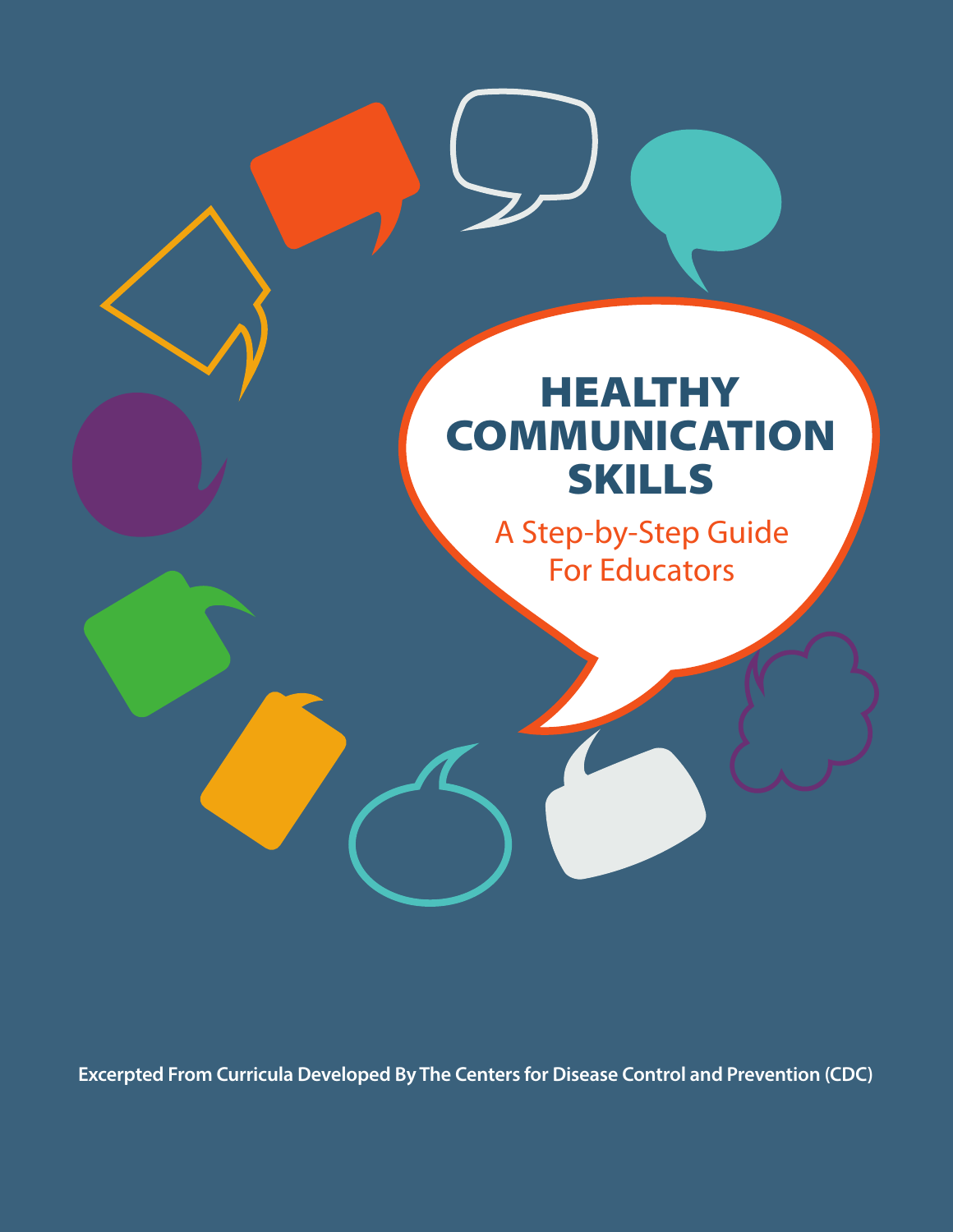

#### **PURPOSE OF SESSION**

- **1.** Increase awareness about nonverbal and verbal communication and teach basic skills for improving conversation.
- **2.** Allow students time to practice the use of healthy nonverbal and verbal communication skills.

## **KEY MESSAGES**

- **1.** Healthy communication means:
	- Feeling heard, understood and respected by the other person.
	- Being able to listen, understand, and respect what the other person is saying.
- **2.** Healthy communication skills consist of both nonverbal (messages we send with our bodies and facial expressions) and verbal skills (what we say and how we say it). Our verbal and nonverbal communication should match!
- **3.** Healthy communication skills can help students have more positive conversations with others and handle conflicts or problems with others appropriately.
- **4.** Conflicts happen! We cannot avoid them. If we choose our words and actions carefully, we can resolve conflicts without hurting others.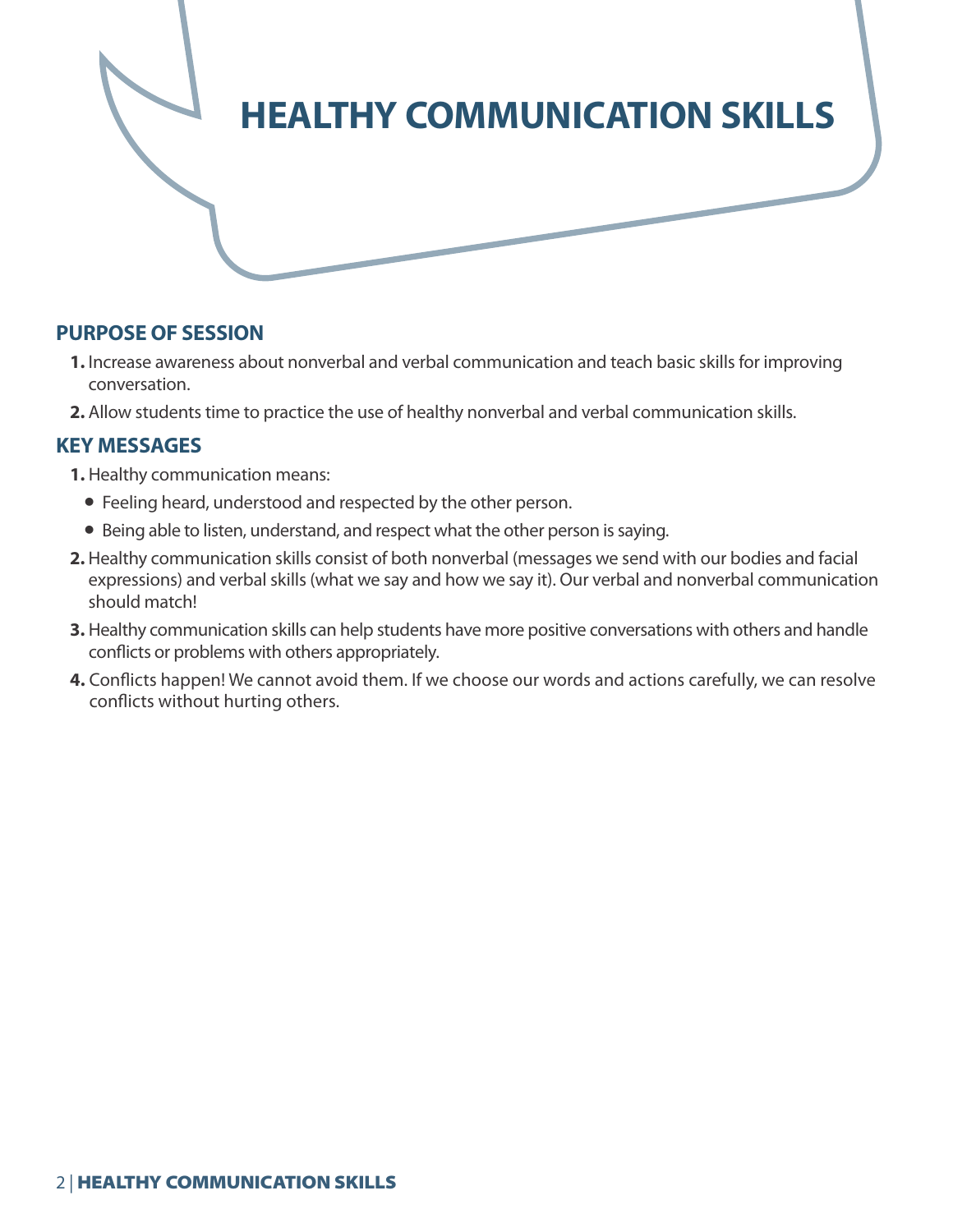

## **COMMUNICATION CHALLENGE**

1. First introduce the two ways we can communicate.

**SAY:** *There are two ways we can communicate: nonverbally and verbally. Nonverbal communication refers to the things we do not say directly. They are the messages we send with our body and facial expressions (e.g., eye contact, gestures, posture, body movements). Verbal communication refers to the things we say and how we say them (e.g., tone of voice).*

2. Introduce the activity, *Silent Line-Up*.

**SAY:** *Before talking more about healthy communication, we are going to first do an activity that will give us a chance to see why communication is important – while also having a little fun. This activity is called "Silent Line-Up." Everyone needs to be silent during the entire activity – no one can say anything or make any noises. You can only communicate non-verbally, by using eye contact, hand signs, or other physical gestures. Everyone is going to have to really work together to communicate and understand each other to complete this activity.* 

- 3. Direct students' attention to the prepared newsprint (or blackboard/ whiteboard): Line up by… **< select a rule for the line-up, e.g., shoe size, birthday month >**.
- 4. Instruct students that they will have approximately 3 minutes to line up by **< rule for the line-up >**, from one side of the classroom to the other.
- 5. Allow students approximately 4 minutes to complete the activity. It is fine if students have not finished the line-up. In fact, it is likely they will not finish.
- 6. After approximately 4 minutes, instruct students to return to their seats and facilitate a discussion about the activity.

**ASK:** *What was the hardest part about this activity?* 

- Allow several students to respond.
- 7. Wrap-up the activity.

**SAY:** *We saw in this activity that it can be really hard to do something simple if we cannot talk to or communicate openly with each other. Although this was an exaggerated example, the point is that it is difficult to communicate with other people if you are limited in the skills you use.* 

*Imagine you are building a car or building. If you only had one or two tools (just a hammer and level, for example), it would be very difficult to build a solid car or building. It is the same way with communication. If you only have one or two tools – like using hand gestures or making facial expressions – it is very difficult to communicate effectively with others.*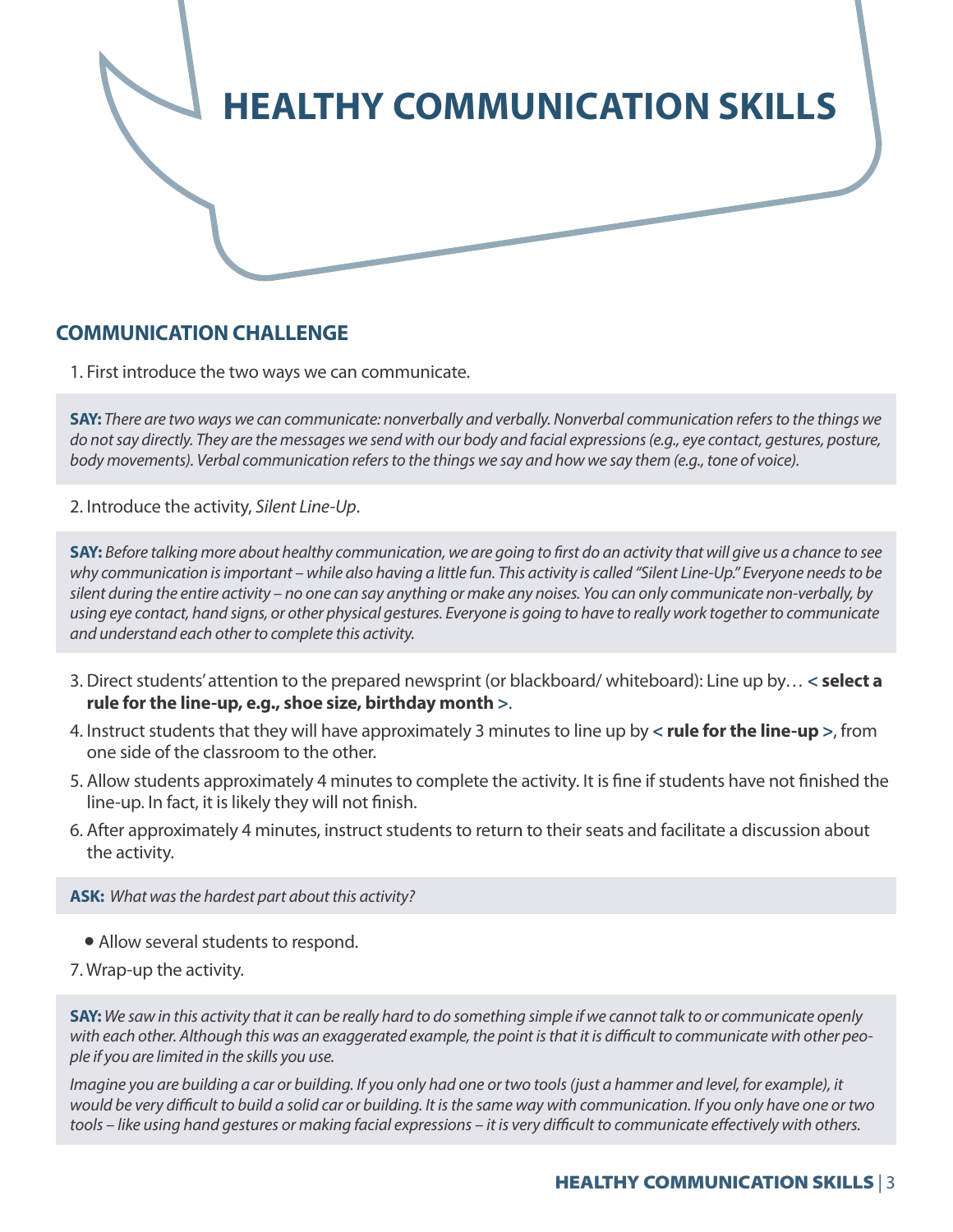**HEALTHY COMMUNICATION SKILLS**

*Today we are going to talk about a wide range of tools, or skills, we can use to have healthy communication with others. We are going to fill your toolbox with a lot of healthy communication skills.*

*These skills can help us have more positive conversations with others and can also help us when we are faced with a problem or conflict. I said when we are faced with a problem or conflict and not if we are faced with a problem or conflict for a reason. We cannot avoid problems and conflicts with others – sometimes friends have conflicts even though they may be close friends. But, if we choose our words and actions carefully, we can work through problems without hurting other people.*

*Even if you are already a good communicator, you might learn about a new skill, improve your skills, or learn how to use them even when you are upset or unsure of what to say.*

#### **SKILLS FOR HEALTHY COMMUNICATION:**

1. Transition into a discussion focused on the skills for healthy communication.

**SAY:** *We are now going to focus on some specific skills for healthy communication. These nonverbal and verbal skills for healthy communication can help us to have more positive conversations with others, avoid conflicts or problems with others, and can also help us when we are faced with a problem or conflict. We are going to go over a list of 6 skills for healthy communication.*

2. Begin with staying in control of feelings.

**SAY:** *Let's begin our discussion with the nonverbal skills. One of the first things to keep in mind when communicating is that we need to stay in control of feelings. We discussed this in our last session. Why do you think this is listed as a healthy communication skill?* 

- Allow several students to respond.
- If not mentioned by students, emphasize the following:
	- w If we let feelings take control, we may not think clearly or communicate our thoughts and feelings in the most appropriate way.
	- \* If needed, it is important to take some time to calm down before having the conversation. **Students can use the calming skills from the previous session.**



Break up this section by asking questions (e.g., Do you think you could build a sturdy building with only a hammer? Would you need other tools?).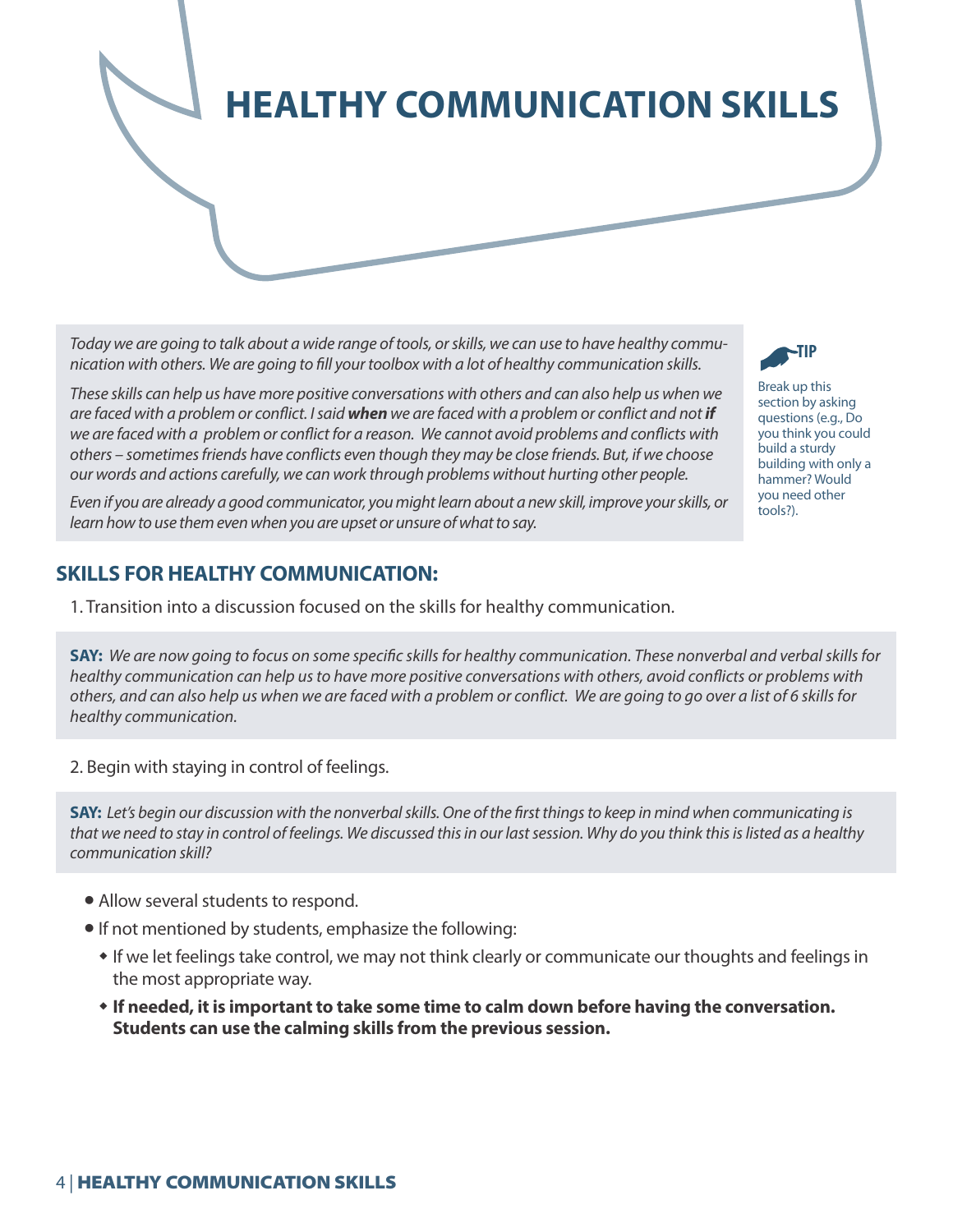

3. Continue the discussion of the nonverbal communication skills by discussing eye contact.

**SAY:** *The second nonverbal skill is to make eye contact. Too little eye contact shows that you are not interested, and too much eye contact can make things uncomfortable. The right amount shows that you are listening and shows the other person that what they say is important. The right amount feels comfortable for both people. Let's pretend that you are talking to someone but they will not look at you or they stare at you without blinking. How would each of these make you feel?* 

- Note that eye contact may not be possible in every conversation. Sometimes it might be too dangerous to make eye contact – such as when people are in the car and talking or walking and talking. In these cases, eye contact may not be possible but other nonverbal cues (e.g., saying "uh huh" or "yes") can still let the other person know that they are paying attention.
- 4. Continue the discussion of the nonverbal communication skills by discussing gestures and facial expressions.

**SAY:** *The next nonverbal skill is to watch your gestures and facial expressions. Our bodies and faces communicate a lot! Messages are sent when we see someone crossing their arms, shaking their head, pointing to something, tapping their feet, smiling, or rolling their eyes. These are just a few examples.* 

• Provide examples, if necessary.

**SAY:** *Does anyone have any questions about the nonverbal skills?* 

- Allow students to ask questions and provide answers as needed.
- 5. Discuss the verbal skills that are important in healthy communication, starting with tone of voice.

**SAY:** *The first verbal skill is to watch your tone of voice. This goes along with staying calm, which we talked about already. Your tone of voice can convey lots of information, from disinterest to excitement to anger.* 

*If you raise your voice or use a sarcastic tone, others may be less likely to listen to you, and it may make them feel badly.*

- Ask for a student volunteer who is willing to demonstrate the impact of tone of voice.
- Once a volunteer has been selected, demonstrate how different tones of voice can change the way a similar message is interpreted by another person.
	- \* Demonstrate yelling. Yell, "Are you doing okay?"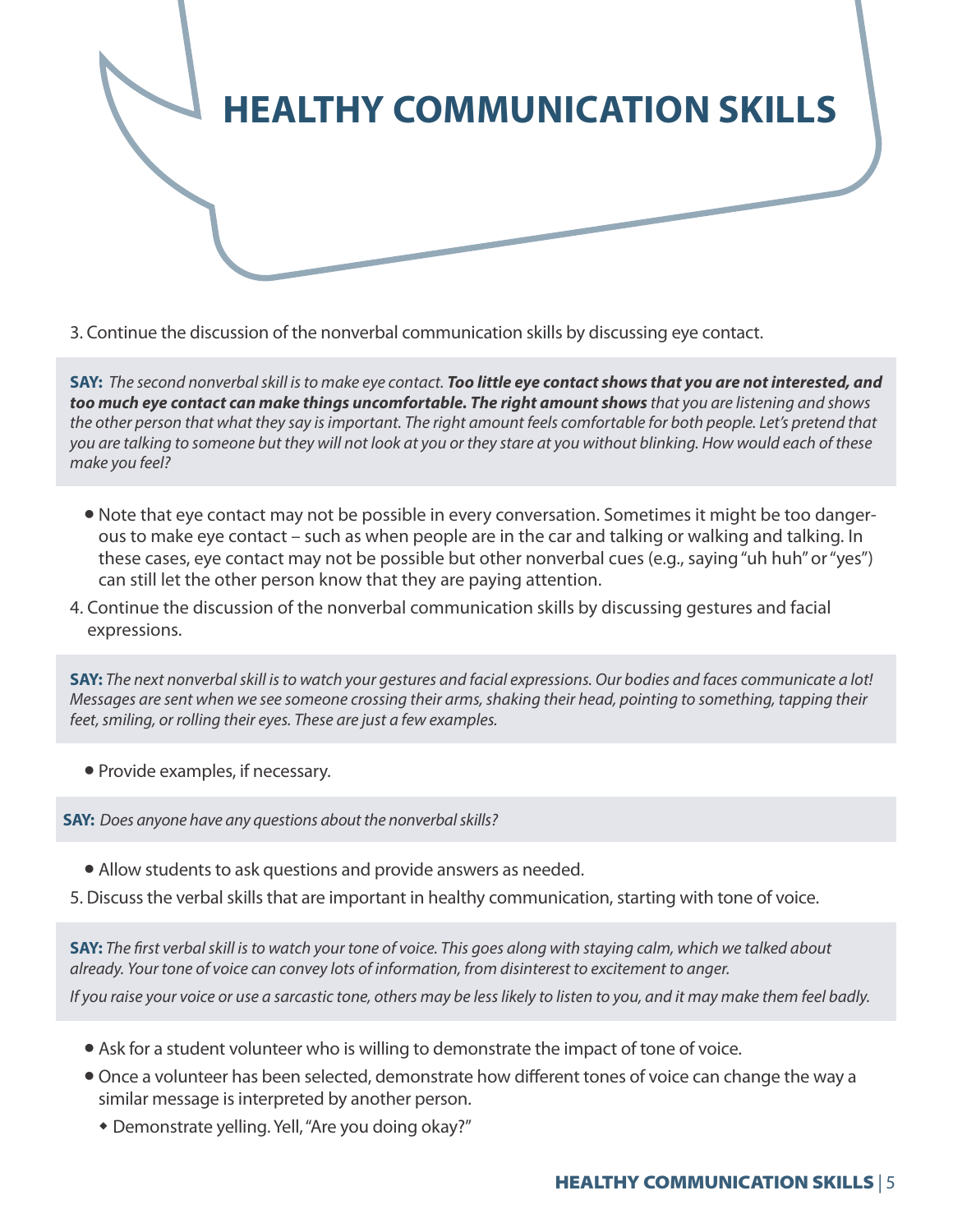

- \* Demonstrate sarcasm. Sarcastically say, "Are you doing okay?"
- \* Demonstrate a neutral tone of voice. Calmly say, "Are you doing okay?"

**ASK:** *How did those different tones of voice make you feel?*

- Allow the volunteer student to respond.
- 6. Continue the discussion of verbal communication skills by discussing active listening.

**SAY:** *The second verbal skill is to listen actively. Active listening is a way of showing others that we are listening. It is a way of showing respect. The more we listen, the more the other person will listen to us.*

*We can actively listen by doing a few things. First, active listening means that we take steps to understand what the other person is saying. We can do this by rephrasing what has been said. You could say something like, "It sounds like you are saying…" or "I think what you are saying is…"*

*Second, active listening means that we take turns talking. We do this to make sure that both people in the conversation have a chance to express their views. If you remember from the role-play, it does not feel very good to have someone interrupt you or do all of the talking.*

*Third, active listening means that we ask questions about what is being said and how the other person feels. This shows that we are interested in what the other person is saying. It also helps us understand what is being said. We can how someone else may be feeling by noticing how they look or what they do (e.g., frowns, smiles, clenched fists, etc. communicate a great deal!). But, these are just clues, and the best way to find out how someone is feeling and thinking is to ask them.*

• Provide an example that highlights the importance of asking questions.

**SAY:** *Asking questions also helps us get the full story and can keep us from jumping to conclusions.*

*For example, let's say that you have been waiting at the park for your friend. He finally shows up, 30 minutes late. You are feeling angry and frustrated. If you let your feelings take control and you are not calm or thinking clearly, you might think or say, "He does not care about anyone but himself."* **< ask students for other examples of what they might think. >***. But, if you first calmed down and then asked questions, such as, "What happened that made you so late?" you might learn that there is a good reason for him being late.* 

*Jumping to conclusions can lead directly to conflicts.* 



Remind students that it is important to watch their tones of voice when asking questions!

• Provide additional examples, if necessary.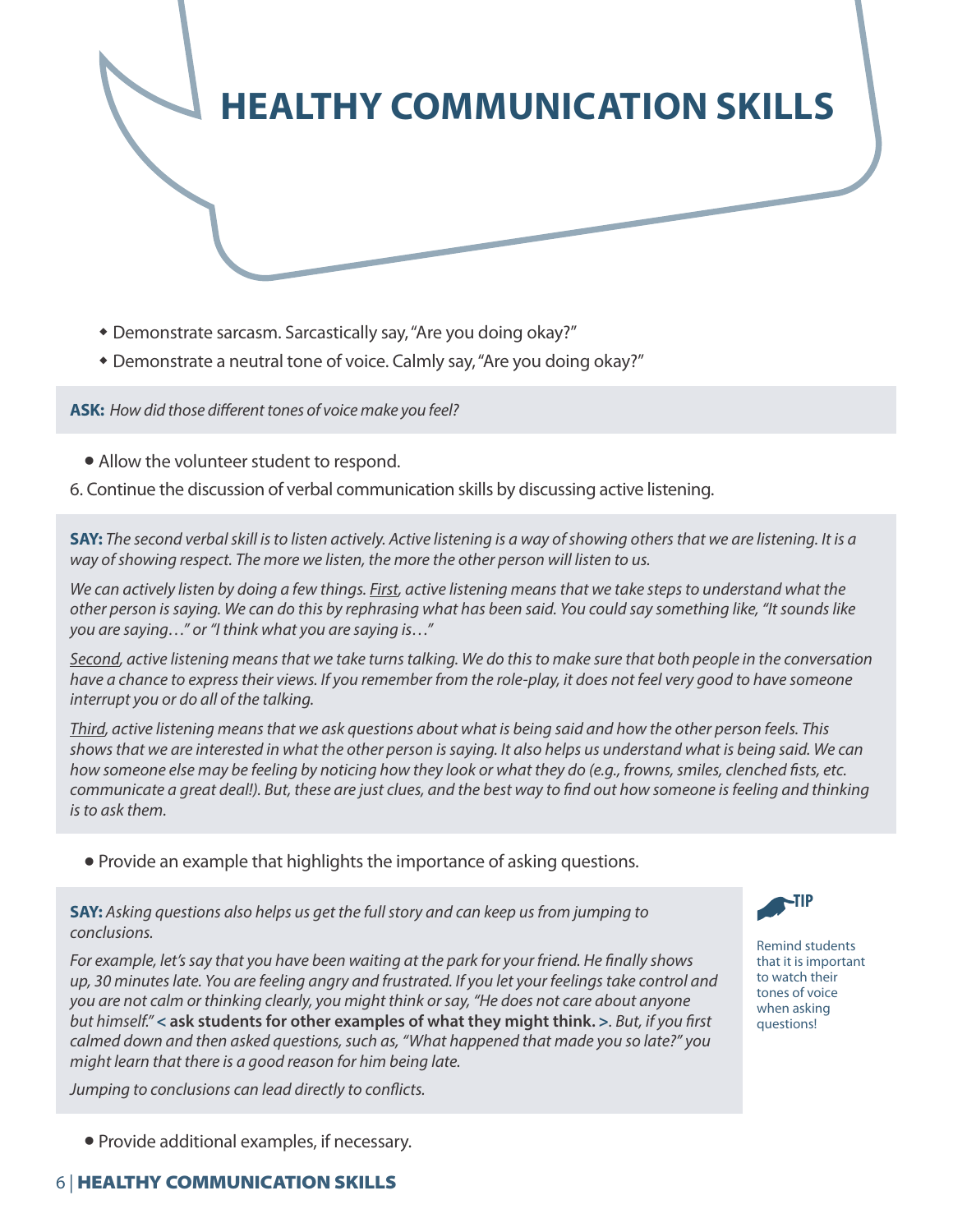

- l If time permits, ask students if they have ever experienced someone jumping to conclusions before hearing their sides of the story or point of view. Follow-up by asking how they felt in the situation.
- 7. Continue with a discussion of the verbal skills that are important in healthy communication, by discussing "I" statements.

**SAY:** *Let's move on to the last skill for healthy verbal communication, which is to express your feelings. An important*  part of communicating is being able to express how the situation is affecting us without blaming the other person. *Let's think about this. Has anyone ever said to you, "You should not be angry," "You need to stop doing that"? I do not know about you, but when I feel like someone is being critical or blaming me for something, I feel hurt and angry and say something in my defense. Using "I" messages and starting our sentences with, "I feel…" is one way to explain how the situation is affecting us without placing blame or criticizing the other person. People are more likely to respond in a positive way when we use "I" messages because we are speaking for ourselves and how we feel and not trying to blame or put down the other person.*

*We are going to do a short activity, "'I' Am Important!," to help us understand what "I" statements are and how to make them. We will read over an example, and then work together as a class to change "you" statements into "I" statements.* 

**SAY:** *The first statement is: Your brother's music is loud and making it hard for you to study. You say, "Marco, you only think about yourself!"*

*There is an example "I" statement already filled in: I feel frustrated when you put your music so loud because it is hard to study.*

• Check-in to see if students have any questions.

**ASK:** *Let's try one that is blank. The second statement is: Your friend Chaz said that he really wanted to see a certain movie. You say, "Chaz, you always get what you want. You make every single decision!"*

*How could you change this into an "I" statement so that your feelings and views are better communicated?*

- Allow several students to respond.
- l Example response: *I feel frustrated when you make decisions without talking to me first because I would like to have a say in what we do.*